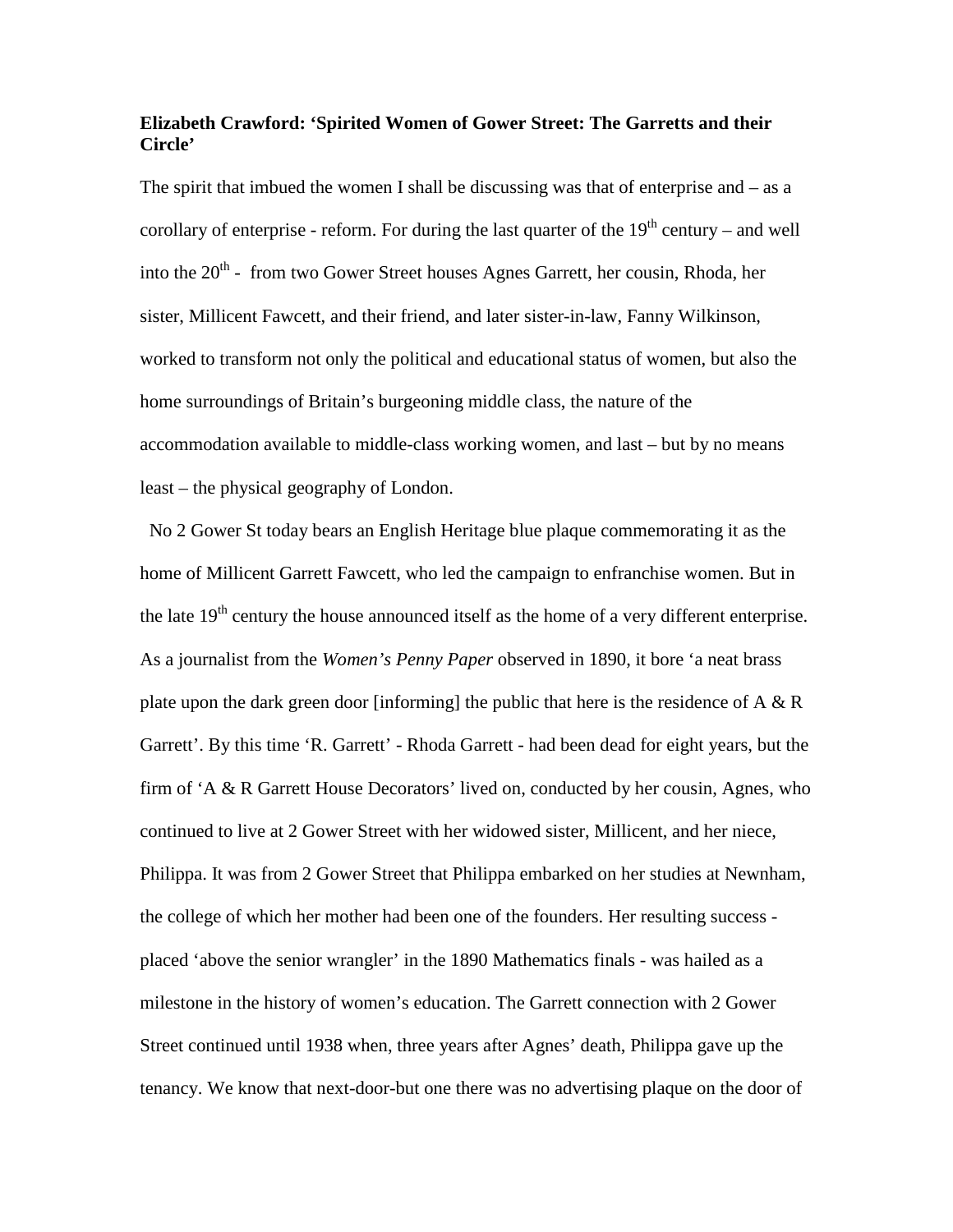6 Gower Street, but, from 1896, here lived and worked Fanny Wilkinson, landscape gardener to the Kyrle Society and the Metropolitan Public Gardens Association. Sharing the house was her sister, Louisa, soon to marry the youngest Garrett brother. The proximity of these two households was no coincidence, their members for years having shared a close friendship and a similar outlook.

Agnes and Millicent were daughters of Newson Garrett, a Suffolk maltster, whose entrepreneurial adventurousness brought prosperity to his family and who, with the notable assistance of his wife, Louisa, produced daughters of spirit and determination. In 1865, after a single-minded struggle, his second daughter, Elizabeth, had become the first woman to qualify in Britain as a doctor and had opened a dispensary in Marylebone that had developed into a hospital, housed, from 1890, in a carefully-designed building on the fringes of Bloomsbury, opposite St Pancras Church.

Rhoda Garrett, Agnes and Millicent's cousin, was the daughter of an impoverished Derbyshire vicar. Since he was unable to support her at home, she had seemed doomed to a lifetime of governessing, the only respectable 'profession' open to young women of middle-class upbringing, little education and no training. Rhoda was, indeed, employed as a governess for a short time, but clearly felt that life held greater possibilities. What she lacked in family fortune she made up in personality. Ethel Smyth, the composer, for one, was smitten: 'How shall one describe that magic personality of hers, at once elusive and clear-cut, shy and audacious - a dark cloud with a burning heart'.

Compared to Rhoda, her Suffolk cousins were comfortably off. None of Newson Garrett's girls had any need to work, each being given an allowance of about £100 a year. Once married, three of the daughters devoted themselves to family life. Although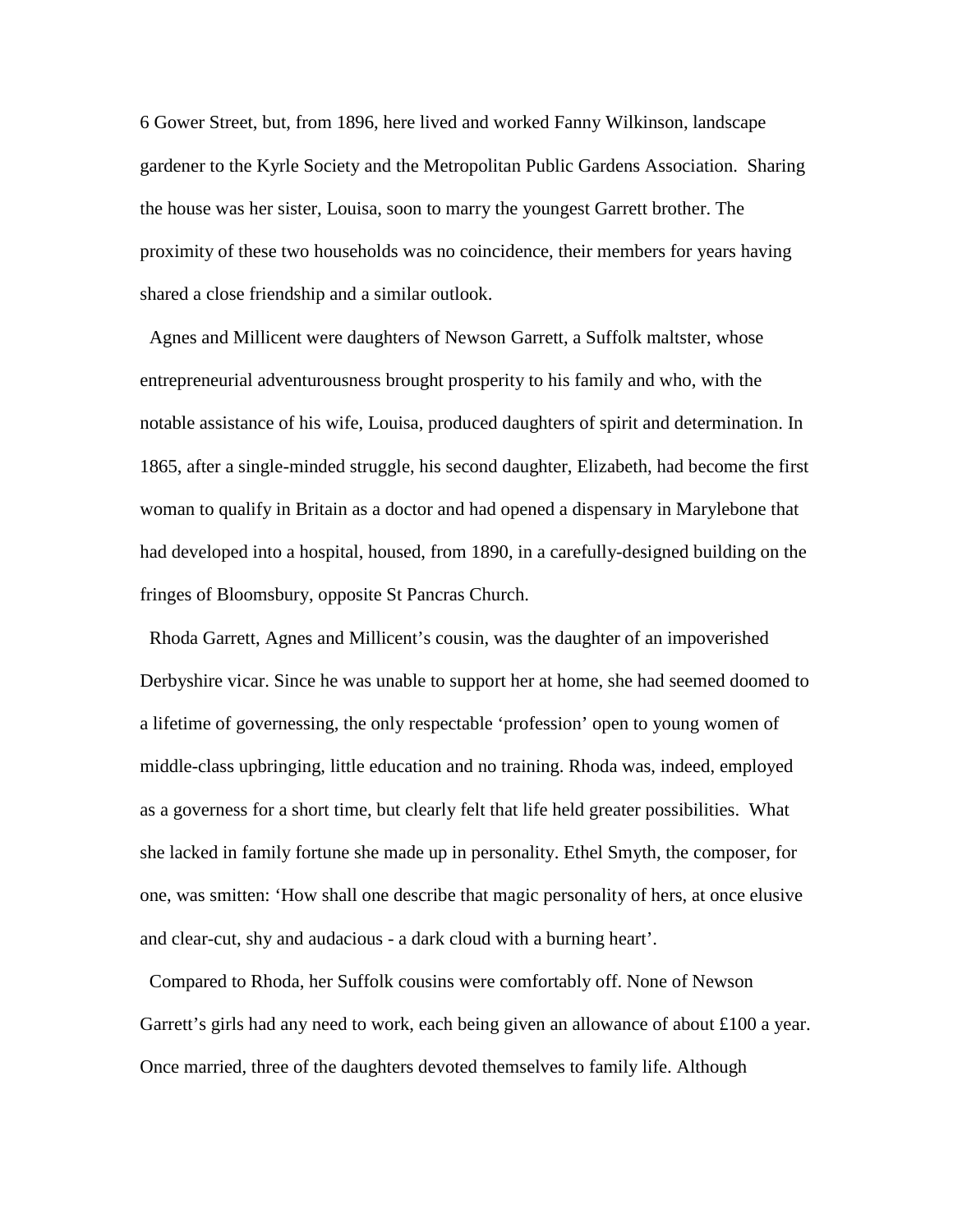Millicent also married - at 19, she ensured an entrance to the public world of politics by choosing as a husband Henry Fawcett, professor of political economy at Cambridge and a future Liberal MP. Agnes, considered one of the more tractable of the Garretts, was for some years left to occupy the position of the eldest 'daughter-at-home', a position from which correspondence shows she was keen to escape. In 1871 this she achieved, by joining forces with Rhoda to begin a professional training for a new career - as a 'house decorator'.

Why 'house decorating'? Well – why not? Here were two women, still young, who clearly – in the words Elizabeth Garrett once used of herself – had 'felt an increasing longing for some definite occupation, which should also bring in time a position and a moderate income'. Although, apparently, there were no other women house decorators working professionally at this time, it was a very suitable area of trade in which women might engage. Rhoda Garrett, who had already achieved a certain renown as a speaker for the suffrage cause, in 1876 remarked to the audience of the National Association for the Promotion of Social Science, 'that 'woman's sphere and woman's mission is one of the most important problems of the present day, but here, at least, in the decoration and beautifying of the house, no one will dispute their right to work. If woman would rightly undertake this work and would study to understand the principles upon which all art – decorative art as well as the higher branches of art – is based, they would not only thereby increase their own sources of happiness, but in thus extending the gracious influence of the home, they would help to raise the position of household art, and thus render a real service to the nation.' In this way house decoration might be considered an agent of reform – both carrying with it a moral imperative and furthering the woman's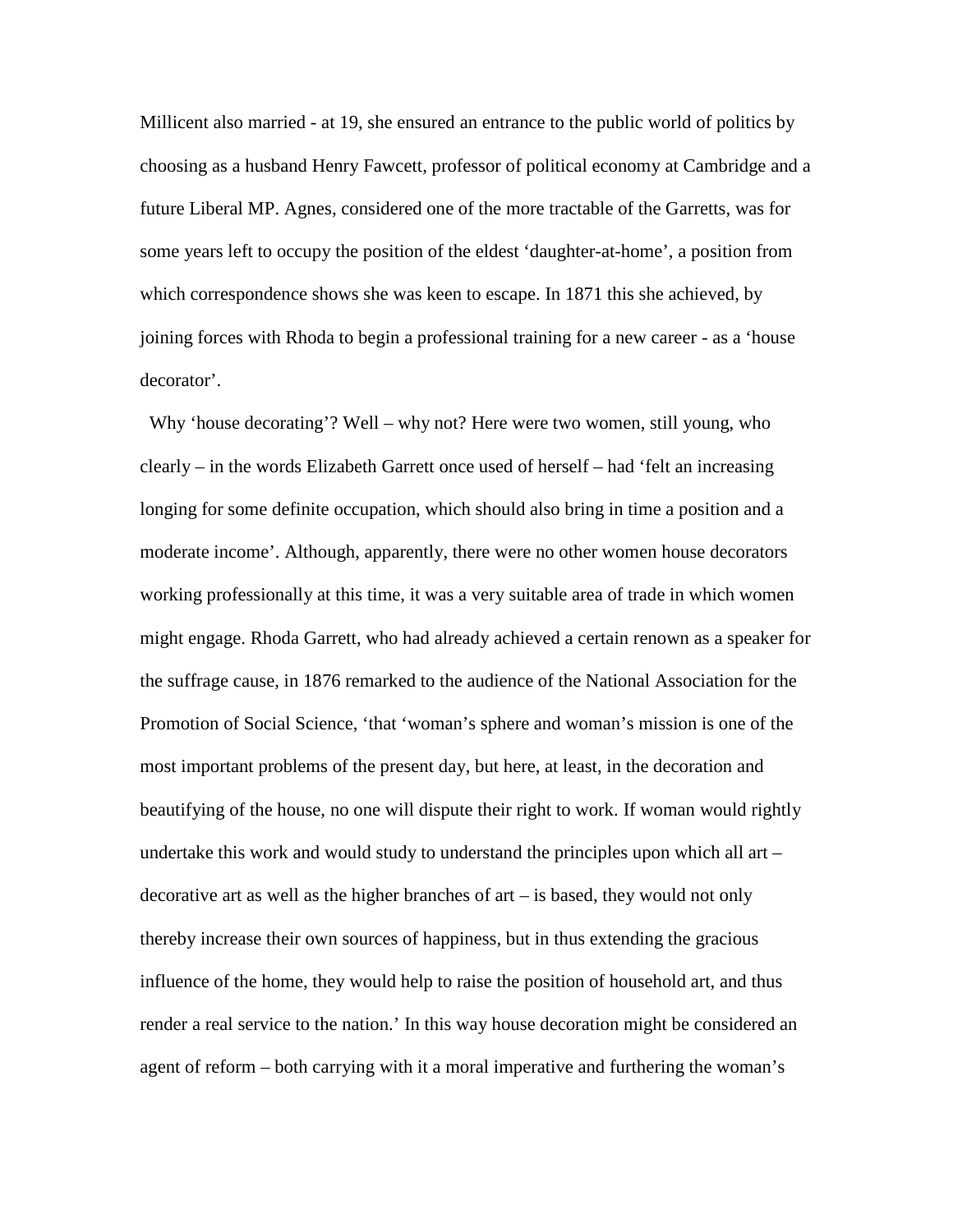cause. It was this lever that Agnes Garrett used to prise open the door of the paternal home and escape into the world. In a similar fashion Elizabeth Garrett had neatly finessed middle-class society's expectations, by training for work that carried with it a professional status while, by ministering to the sick and poor, not transgressing too flagrantly woman's gendered role.

The 'studying' that Rhoda mentions translated itself into an apprenticeship. And the necessity of apprenticeship – of a professional training - runs as a motif through the Garrett approach to the task of reforming women's work opportunities. In 1875 Agnes made clear her views on the subject: 'I think the thing which it is most important to impress upon women is the necessity of a thorough and systematic training in any work which they intend to do. The *bete noire* of women has hitherto been the idea that they "can do anything". Upon examination this generally is proved to mean that they can do nothing well, not from natural incapacity, but from want of training.'

Rhoda and Agnes Garrett were received as apprentices by John McKean Brydon, who was to reap the benefit of the Garrett connection, becoming the architect of several Bloomsbury-based Garrett enterprises – the New Hospital for Women in the Euston Road, the London School of Medicine for Women in Handel Street, and the Ladies' Residential Chambers in Chenies Street. He ensured the women received a very practical apprenticeship and at its end, in mid 1874,  $\angle R \& A$  Garrett' began their fledgling business in a flat behind Baker St station, moving, in mid-1875, from there into no 2 Gower Street. By doing so they demonstrated their independent spirit – for at the time Bloomsbury was a distinctly unfashionable choice of neighbourhood, Gower Street's late-18th-century brick architecture being deemed dull and monotonous compared with the stucco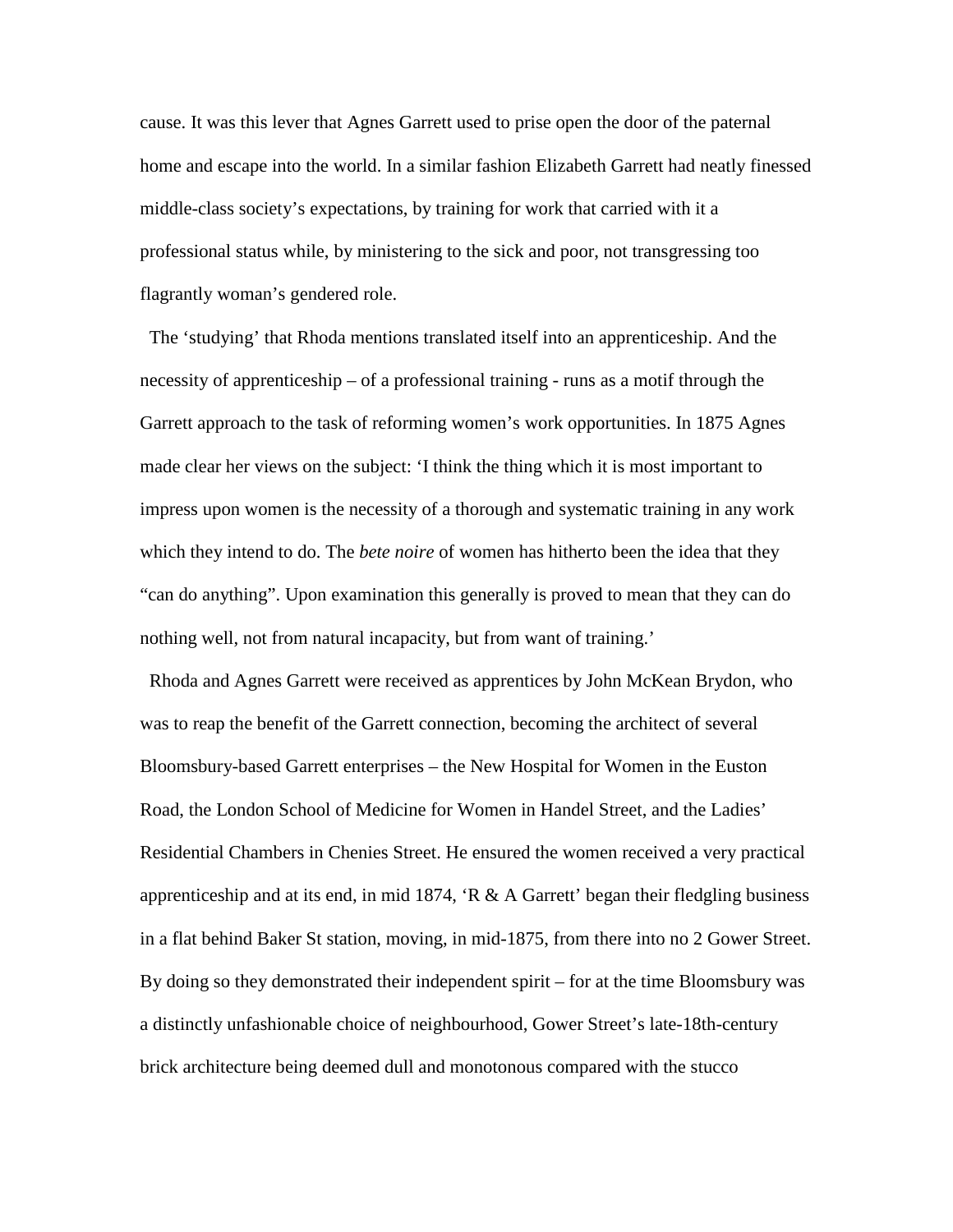splendours of Kensington. But in their book, *Suggestions for House Decoration*, published in 1876, the Garretts set out their reasons for preferring Bloomsbury, specifically comparing the construction and finish of a house in, for instance, Bedford Row, with one in South Kensington, approving the former's 'solid fittings inside, the mahogany doors, the wooden wainscots that never chip, and the carefully-constructed joinery of the window frames and sashes', and wishing that 'the fashionable world of London may one day return and live in the houses which were built in the solid and unpretentious style so much in accordance with the best characteristics of the English people'. This sympathy with the  $18<sup>th</sup>$ -century was a reflection of the Garrett political philosophy - liberalism. Free-thinking individualism was best realised in domestic surroundings that eschewed aristocratic glitter and glamour.

But by the 1870s Gower Street had come down in the world and it was not only its architectural style that was unfashionable; most of the houses were in multi-occupation, nearly every one a boarding house. In order to restore the reputation of the area the Bedford Estate began to require that new leases were granted only to private tenants. Thus in May 1875 a new 21-year lease was granted on 2 Gower Street to Edward Clarke (who owned other leases in the vicinity) and Rhoda and Agnes Garrett became its tenants. They required a house of that size in order to accommodate not only themselves and their office - but also, in the school holidays, several of Rhoda's half-siblings – now orphans - as well as a housekeeper, a housemaid, a cook and Charles Essam, their live-in painter/decorator. When the lease ended in 1896, it was renewed jointly by Millicent Fawcett and Agnes Garrett.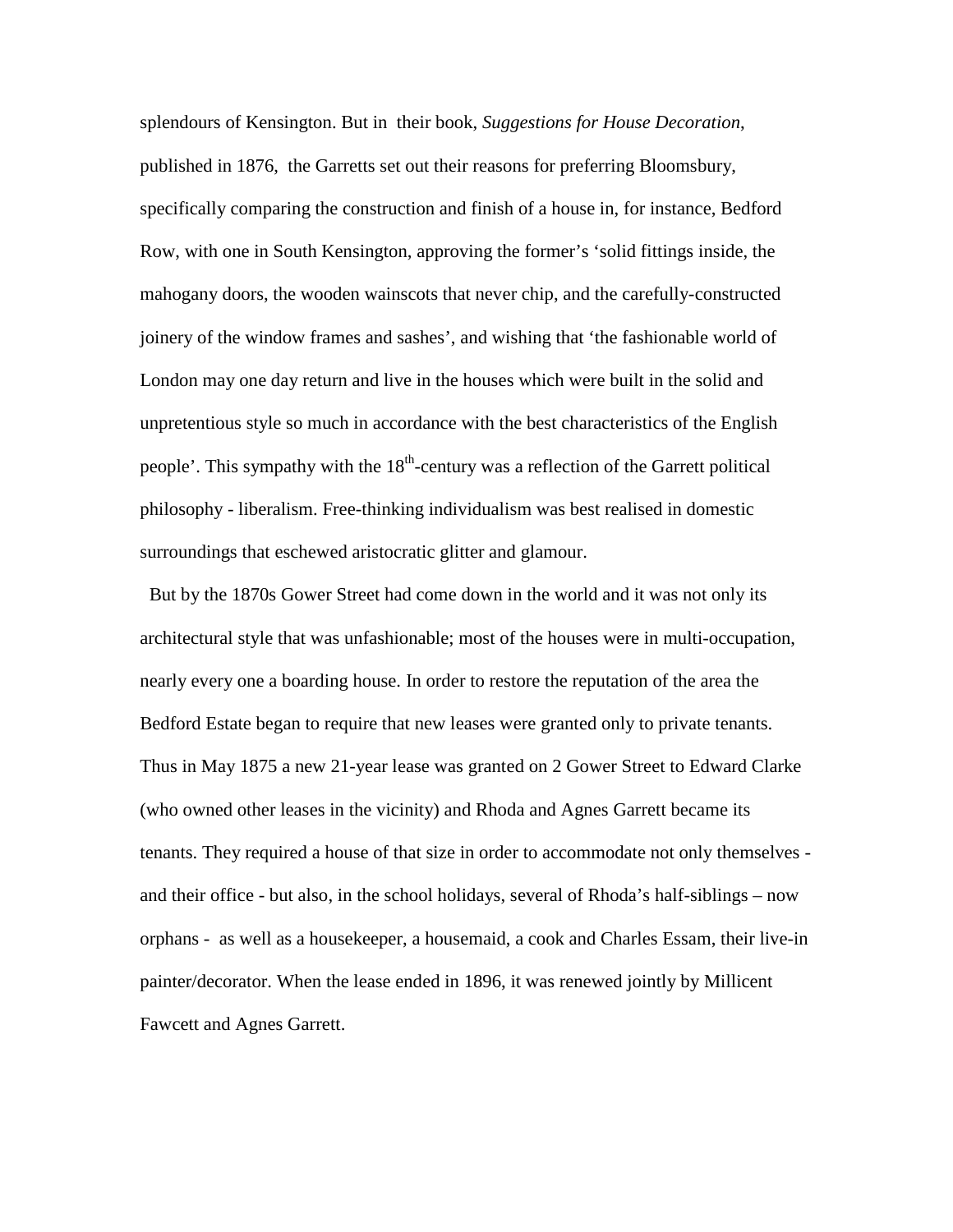Between 1875 and 1879 Rhoda and Agnes Garrett worked entirely from 2 Gower Street but in 1879, after achieving some success at the 1878 Paris Universal Exhibition, they opened a warehouse at 4 Morwell Street, just across Bedford Square from their home. Tucked behind Tottenham Court Road, then London's furniture centre, this entire road, formerly Tavistock Mews, had been torn down in 1878/9 and rebuilt. Rhoda and Agnes Garrett were the first tenants of their building and here they held stocks of furniture, carpets, wallpaper, and textiles – all of which they themselves designed – and here they held occasional exhibitions. As Agnes was to continue paying rents and rates on the warehouse until mid-1900, we can assume that for over 20 years the firm of 'R. & A. Garrett' generated sufficient work to justify this outlay.

But the work of interior designers is ephemeral. That of artists and architects such as Whistler, Godwin, and Wilde may possibly lend itself to reconstruction, their papers- and those of their patrons - having been preserved. Agnes Garrett did not fare so well. A chance to save a collection of her letters was lost when the British Museum Library (as it then was) agreed to take the letters written to her by her cousin, Edmund, but specifically declined those she had written in return. As the period covered was that of Edmund's editorship of the *Cape Times* around the time of the Boer War, his letters were considered of worth, Agnes' insignificant. However, intermingled with the South African politics, Edmund's letters contain tantalising mentions of Agnes' decorating commissions, allowing one to regret the loss of information about her work that might have been gleaned from the other half of the correspondence. So, as it is, the work of the Garretts, whose intention was to banish surroundings that were obtrusive or strident - anything that, in fact, shouted out 'preserve me', has all but disappeared from view.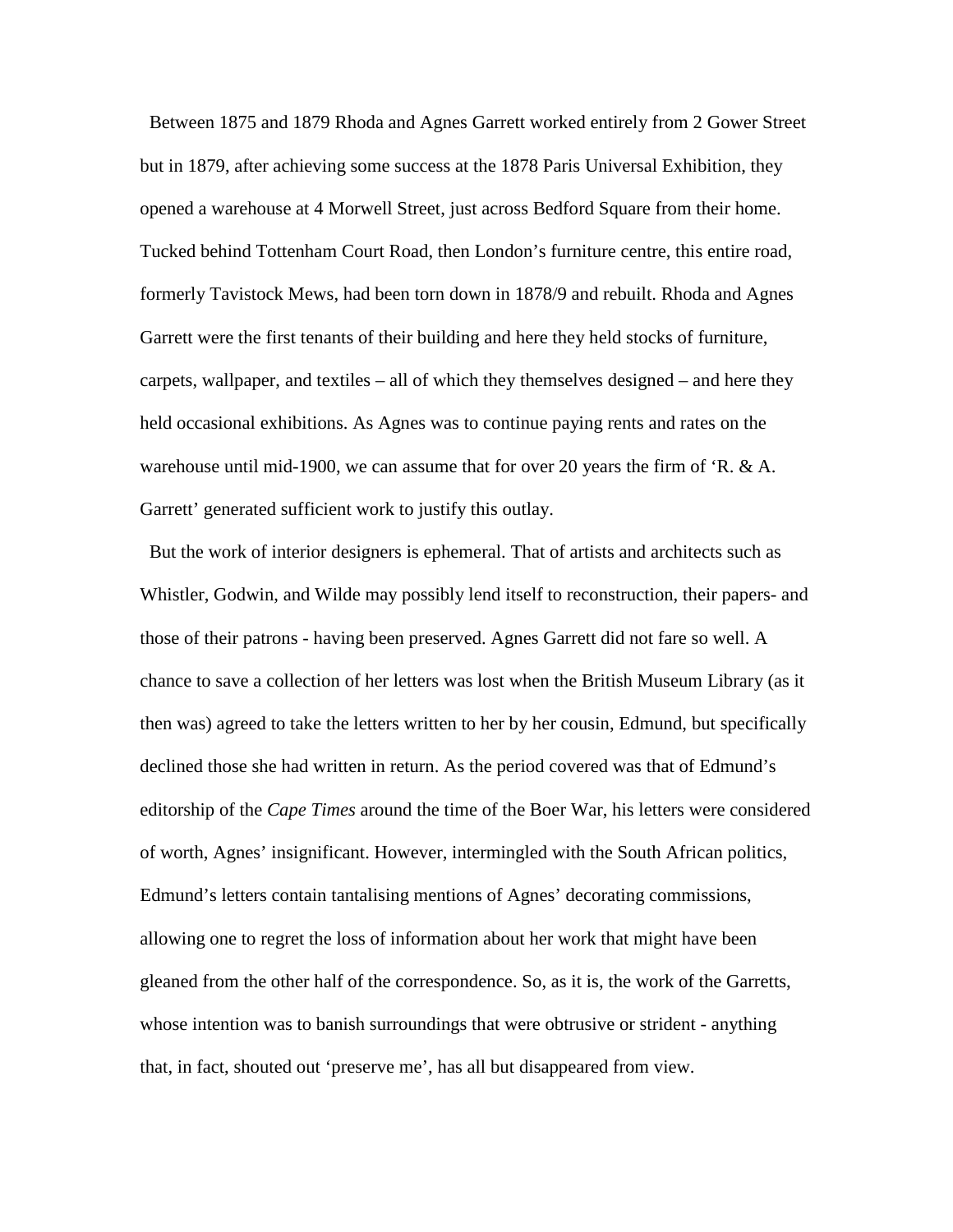Of those of their clients whom it has been possible to identify, most were either members of the extended Garrett family or close friends. However, a business could not have been run for so long on such a basis and must have attracted a wider range of clients. It is known, for instance, that Agnes Garrett decorated the home of the eminent scientist, Lord Kelvin, but the decoration of his house is not a subject on which his biographers dwell. We know, too, that they decorated the London home of Mrs Catherine Buckton, who, before moving to the capital, had been a member of the Leeds School Board and who, in her book, *Comfort and Cleanliness*, mentions that 'The Misses Garrett, who decorated the house for us, greatly improved the entrance and staircase by artistic windows, to admit both light and air, and made every room, from the basement upwards, look cheerful and pretty by covering the walls and woodwork with light papers and paint, that have proved most durable, to the great surprise of those who use dark papers and paint on the plea of economy and to hide the dirt'. No record of the Garretts' decoration of the Holland Park house of James and Margaret Beale has survived, although some of the furniture they designed for it has, removed to the Beale's country house, Standen in Sussex, now run by the National Trust. The most comprehensive surviving description of the Garretts at work comes from the diary of Hubert Parry, the composer, who, with his wife, Lady Maude, employed Rhoda and Agnes to decorate their London home. Lady Maude was not particularly sympathetic to the Aesthetic style, remarking in 1888 of a Garrett exhibition room set '.. .saw Agnes's dowdy room. All her furniture covered with old men's trousers and the walls painted a bilious yellow – of a different shade than the carpet.**'** However, her husband had written in 1876 of a fortnight's stay at 2 Gower Street, that 'to live in their house is a very great deal of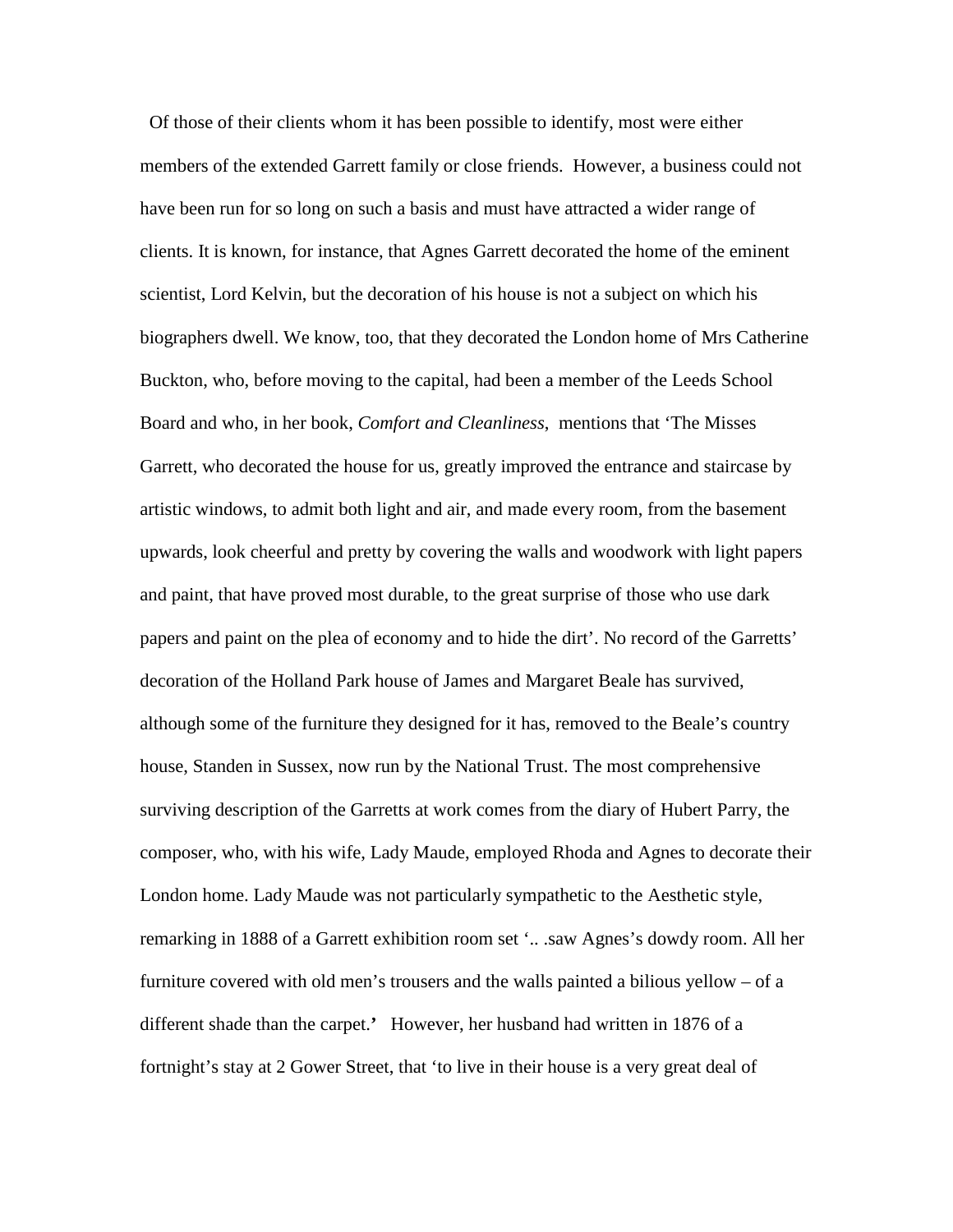happiness in itself. The quiet and soothing colour of the walls and decoration and the admirable taste of all things acts upon the mind in the most comforting manner. I was quite excised of the vulgar idea that everything ought to be light  $\&$  gaudy  $\&$  covered with gilt in London.'. When the Garretts were in his employ Parry recorded in his diary fascinating details of the attention they paid to drains as well as drawing rooms.

But what did these rooms look like? Every mention of the Garretts' own house echoes Parry's verdict, stressing the comfort of the surroundings, a marriage of artistic taste and practicality, and it is here in Bloomsbury that we can best catch traces of the Garrett spirit as rendered in furniture and furnishings. When a journalist interviewed Millicent Fawcett for the *Women's Penny Paper* in 1890 she described how, 'Being rather early for my appointment I had a few minutes' leisure in which to observe the apartment where Mrs Fawcett evidently passes a good deal of her time, for an old-fashioned bureau was standing open covered with papers and writing materials...The bureau was cunningly ensconced in a corner by the fireplace, beside which projected a gas bracket holding a couple of opal-coloured globes, though the rest of the room appeared to be lighted with candles. Artistic and tasteful as the room was, comfort was evidently a primary consideration; the drapery, which was so pleasant to the eye, served to keep off possible draughts; the seats were low and easy, the floor was warm and soft with bright-coloured rugs, and above all one felt able to move about without the risk of upsetting some valuable ornament. There was plenty of china, but it was safely reposing in a chiffonier.' This last being a reference to the china-mania that was the mark of the 'Aesthetic' decorator, the Garretts could take quiet satisfaction that even in their positioning of china they were deemed judicious.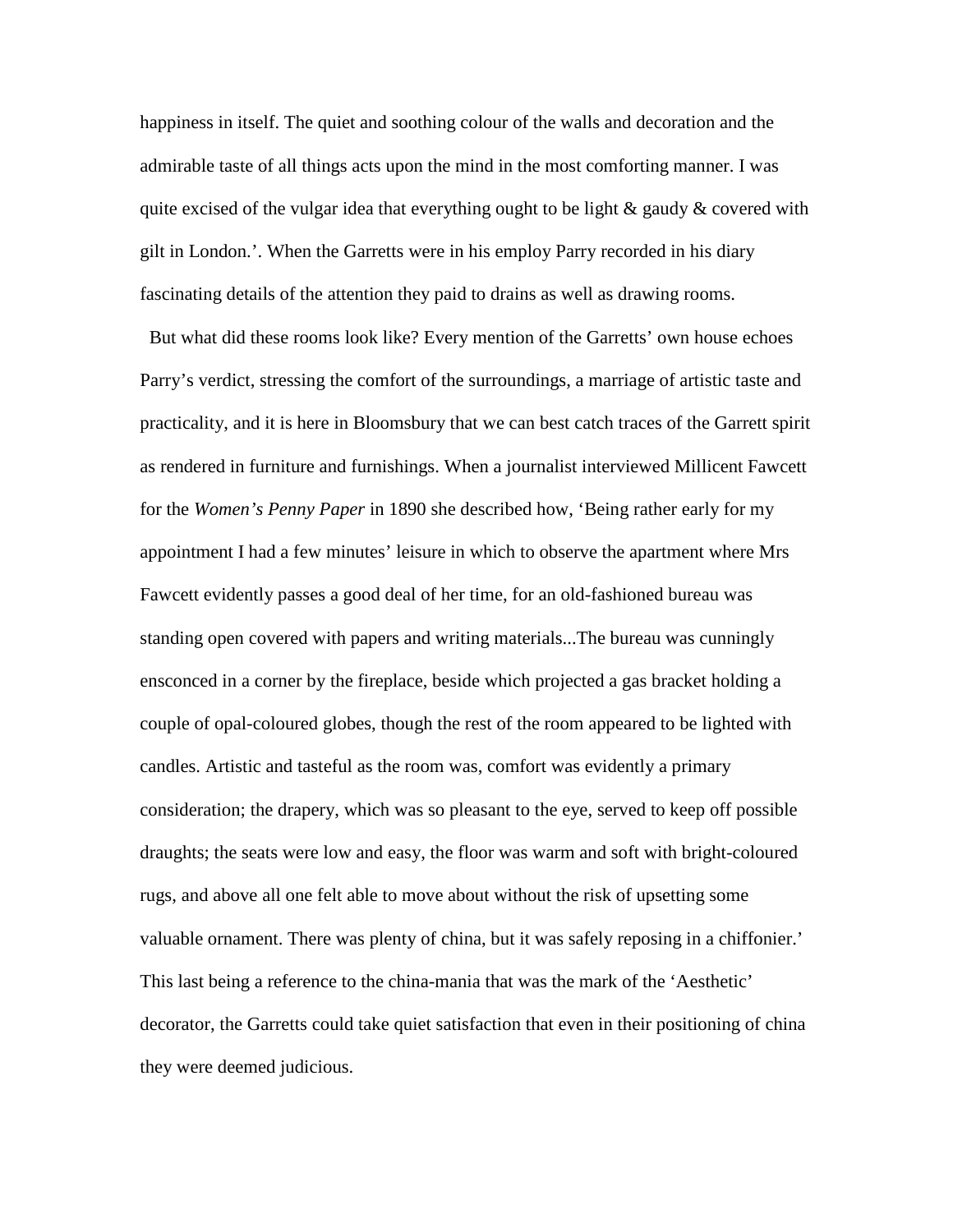You can see how well this description accords with these pictures - used to demonstrate 'the right way to organise the room' – as set out in the Garrett's book, *Suggestions for House Decoration*. My researches have convinced me that these illustrations – and others in the book – were taken from real life – that the Garretts illustrated their book with views of rooms in 2 Gower Street. Here are the bureau, the gas globes, rugs and the china cabinet, as described by the journalist. But within the pictures there are even more specific references to Garrett designs. We can see here items of furniture known to have been designed by the Garretts. In this drawing we can see, to the left, a corner cabinet. An identical piece survives at Standen, originally part of the Beales' London house. Also at Standen are a daybed and a chair both of which appear in the illustration from *House Decoration*.

Although the details of the plaster work on the frieze and of the pattern of the painted ceiling are only hinted at in the Garretts' book illustrations, the frieze and the ceiling of the first-floor back room of 2 Gower Street are still in place, conserved by the University of London, which owns the building. The ceiling was the work of Rhoda and Agnes Garrett and a writer records that, 'Some friend, calling upon them, reported that, though the interview was interesting, the ladies could not be seen, as they were up on a scaffolding, lying flat on their backs close to a ceiling which they were painting'. The ceiling of the back room is painted with, in the centre, a delicate pattern of flowers, with portraits of poets around the edges. At first sight the ceiling decoration might appear at odds with one's idea of the Aesthetic home of the period. However the Queen Anne revival was nothing if not eclectic and what might, very loosely, be termed the 'Adam style' of ceiling decoration fitted well with the Sheraton-influenced furniture that the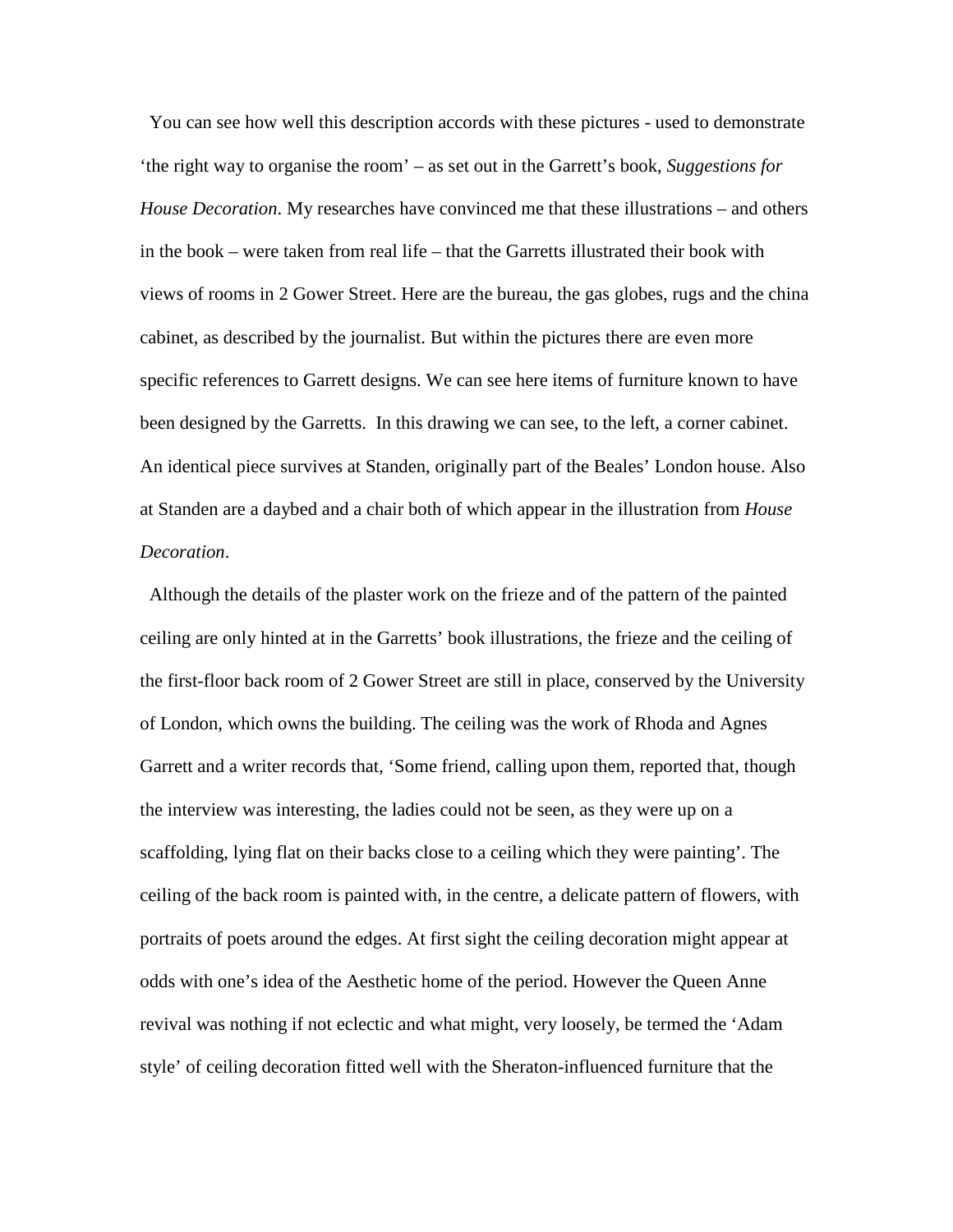Garretts were then designing and which conformed to their idea of what best exemplified the values of the bourgeois ascendancy.

One of Agnes Garrett's specialities was the design of chimney pieces and panelling, probably the largest single items approximating to 'architecture' that a woman at that time was likely to design. No identifiable trace of panelling remains but by chance it has been possible to uncover (literally) one chimney piece that can be proved to have been designed by Agnes Garrett, having been presented by her in April 1890 to the newly-built New Hospital for Women, the fiefdom of her sister Elizabeth. Investigation in the photographic records reveals that, as originally designed and installed, its 10-foot width was balanced by a high overmantle. The room in which it was placed was, in its original incarnation, lined with bookcases designed by Agnes Garrett to complement the fireplace. The aim here, and in her domestic interiors, was to recreate the effect of a late  $17<sup>th</sup>$  or early  $18<sup>th</sup>$  century panelled room. One of her pupils, Millicent Vince, wrote much later of Agnes Garrett: 'her most beautiful work was, I think, in her panelled rooms. When you look at one of her rooms – its mantelpiece, its cupboards, its panelling and its mouldings – you see at once how a room should be, and become, a single work of art; and then, when you live in it you discover that each thing within that work of art has been made also to serve exactly its own purpose and use. A decorator's work, like an architect's is unsigned, but I should always know a Garrett room as soon as I went into it'.

Of the range of artefacts designed by the firm of  $R \& A$  Garrett', it has been possible to trace only one example of a wallpaper – 'Garrett Laburnum' - reproduced by Millicent Vince in her book on interior design as a sliver of a black and white photograph. From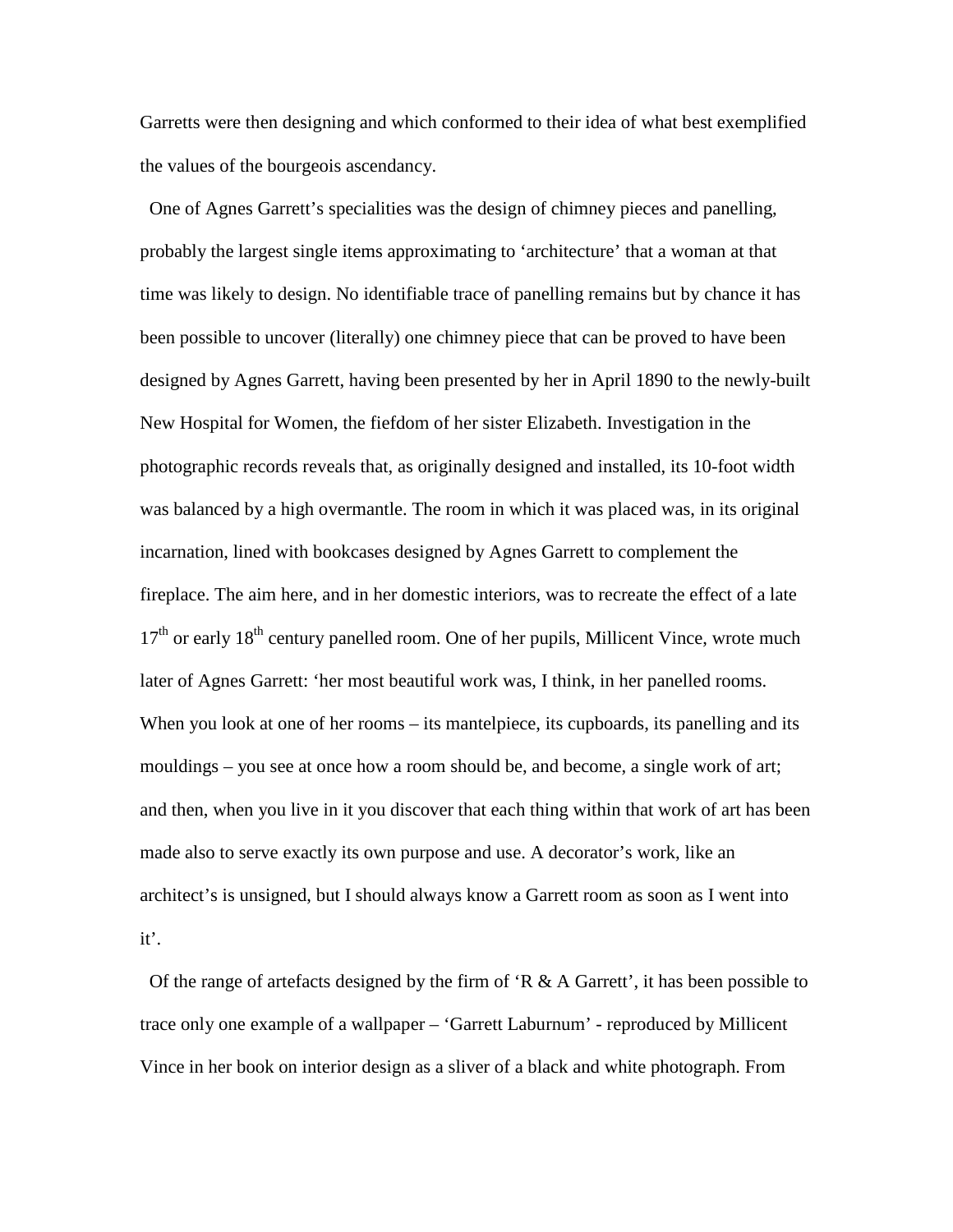this tiny piece of evidence, a wallpaper artist has created a length which is included in the Elizabeth Garrett Anderson Gallery, due to open in June at the new UNISON Centre which incorporates some of the former Elizabeth Garrett Anderson Hospital building in the Euston Road.

The Garretts also designed carpets and metalwork. Of all their light pendants, candle sconces and door finger plates, information on only two has survived –1887 wall lights, photographs of which are held in the Design Register of the National Archives. Of the carpets, other than a description there is no trace. Some of these and some of the wallpapers are known to have been manufactured by women, presumably a patronage extended by one woman-only firm to another.

It was not only from domestic buildings associated with her family that Agnes Garrett's business benefitted. As already noted, she was involved with the interior design of the New Hospital for Women, having been successful – against firms such as Crace and Shoolbred – in tendering for its first decorating contract. In June 1891 the Managing Committee of the hospital recorded that. 'In sending in the tender Miss Garrett proposed that casts [should be put] in the four large wards,' Italian plaster casts – mainly of women and children – were, indeed, hung in the wards. It would appear that it was to give to the patients an experience that she herself enjoyed at home that Agnes suggested this addition to the hospital's decoration scheme. For at 2 Gower Street similar casts can still be seen, both inside, and on the back wall of the house, easily viewed from Malet Street.

Agnes Garrett was involved not only in house decoration, but also with supplying, for working women like herself, purpose-built accommodation, providing a like-minded community with safe and comfortable dwellings. In 1888, the *Englishwoman's Review*,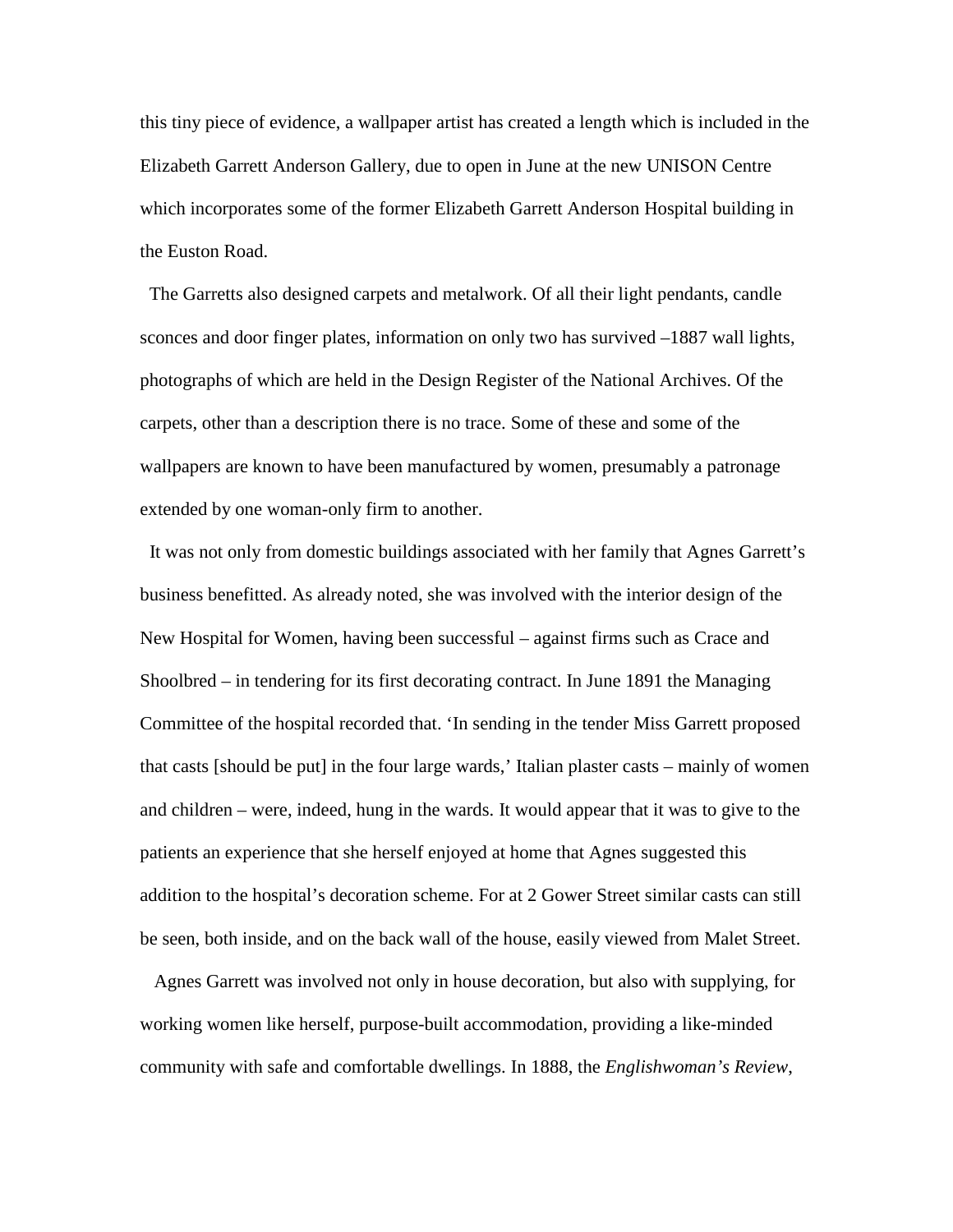gaving notice of the formation of the Ladies' Residential Chambers Ltd, of which the directors included Agnes Garrett and James Beale, stated that 'It is proposed to erect in the first instance a block of building somewhat on the plan of industrial dwellings.' The site chosen was on Chenies Street, running between Gower Street and Tottenham Court Road. The Ladies' Residential Chambers Company, which was to prove effective for over 50 years, held its first directors' meeting at 2 Gower Street in March 1888 and agreed that 'a book be opened in which the names and addresses of applicants for rooms be entered in order of application, and that in allotting rooms the Directors reserve the right to give the preference to women earning their own livelihood'. This was a policy that was to underlie the vetting of applicants at least until the beginning of the First World War. A temporary notice board for the Ladies' Residential Chambers was erected at the Garrett warehouse, and their former pupil-master, John McKean Brydon, was appointed architect of the Chambers, which was opened by Millicent Fawcett in May 1889. The block was rebuilt after the Second World War, having been badly damaged by bombing, and is now rather plainer than the original, having lost its Queen Anne detailing, turreted corner, round-headed dormers and hooded shell doorcase.

The Ladies' Residential Chambers proved so popular that in 1896 it was extended down Huntley Street, increasing the number of sets of rooms from 22 to 37 and creating a new dining room in the basement of this addition. The concept of a communal dining room was central to the ethos of the Chambers and every care was taken to make the room as attractive and artistic as possible. A bas relief, depicting 'Hope, Charity, Faith and Heavenly Wisdom', which had been commissioned from Ellen Rope, the sculptor, to decorate the Women's Building at the Chicago 1893 World Columbian Exposition and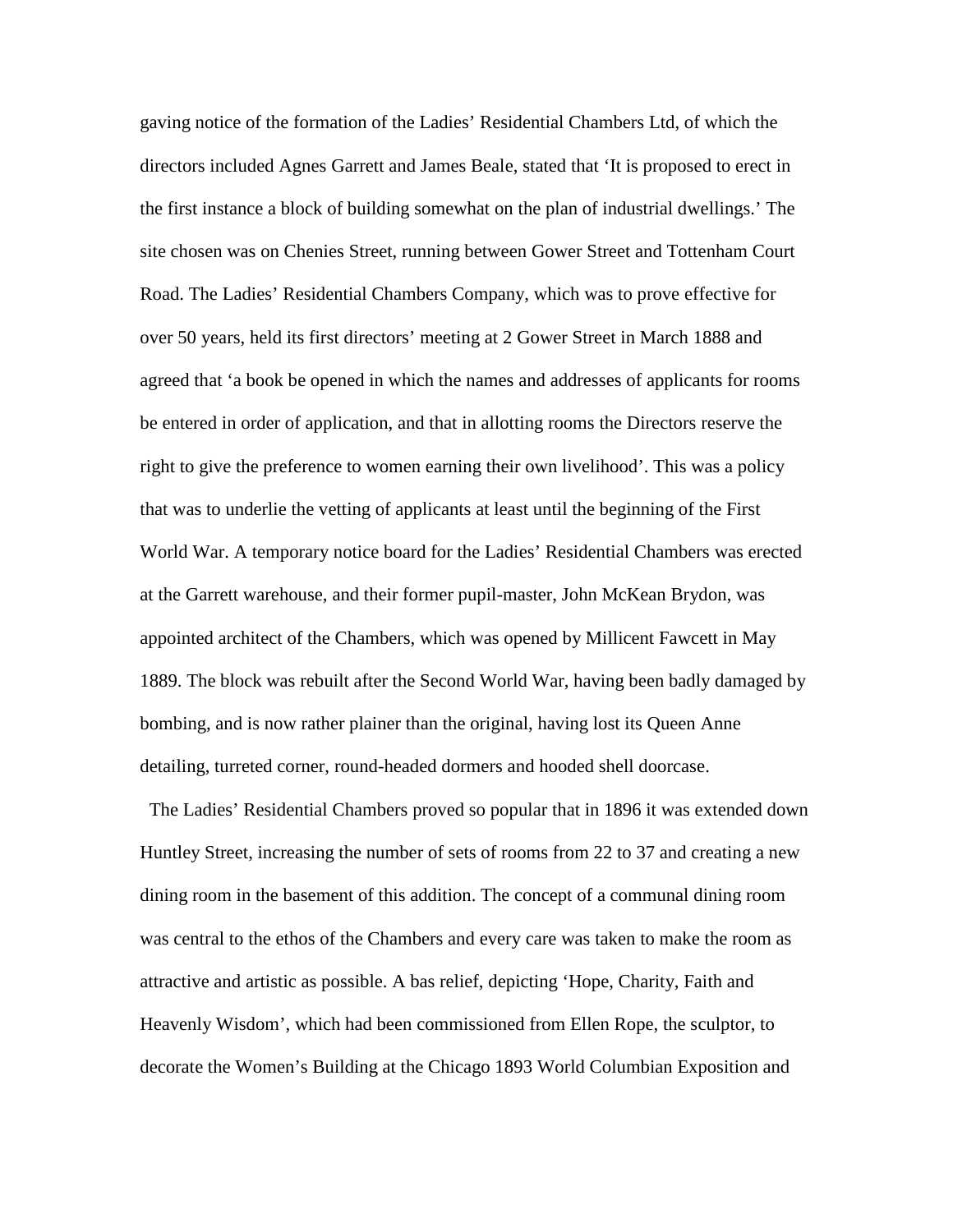which had now been brought back across the Atlantic, was bought by the Chambers Company and erected over the two fireplaces and in the intervening alcoves of the new dining room. 'Hope' remains, over a fireplace, with 'Charity' in the alcove. Quite recently a change of ownership of this flat, which is one of two which, with an intervening passageway, now comprise what was the dining room, revealed the dado of tiles that was part of the original decoration. The dining room was maintained until at least the 1930s, causing those in charge endless trouble.

Among those with shares in the Ladies' Residential Chambers Ltd was Fanny Wilkinson who, from 1885 conducted her business as a landscape architect, first, from 15 Bloomsbury St (later renamed as 241 Shaftesbury Avenue) and then, from 1896, from 6 Gower Street. The daughter of a socially-concerned Manchester doctor, she and her sisters had been close friends of the Garretts since at least the early 1880s. They were also well acquainted with Bloomsbury; in 1881 Fanny's sister, Louisa, an art student, was lodging in the Gordon Street home of the clerk to All Saints Church. There is no doubt that Fanny Wilkinson could have remained comfortably at home, living in Middlethorpe Hall, the family's lovely early- $18<sup>th</sup>$  century house on the outskirts of York, but instead she chose to forge for herself an independent career. For, after inveigling herself onto a course at the Crystal Palace School of Landscape Gardening, a course intended for male artisans rather than an upper-middle-class woman, Fanny Wilkinson became Britain's first female professional landscape gardener, acquiring employment with both Octavia Hill's Kyrle Society and the Metropolitan Public Gardens Association. Both bodies were intent on reclaiming London's overgrown burial grounds – bringing dead ground back to life to provide pleasure and rational recreation for the living.